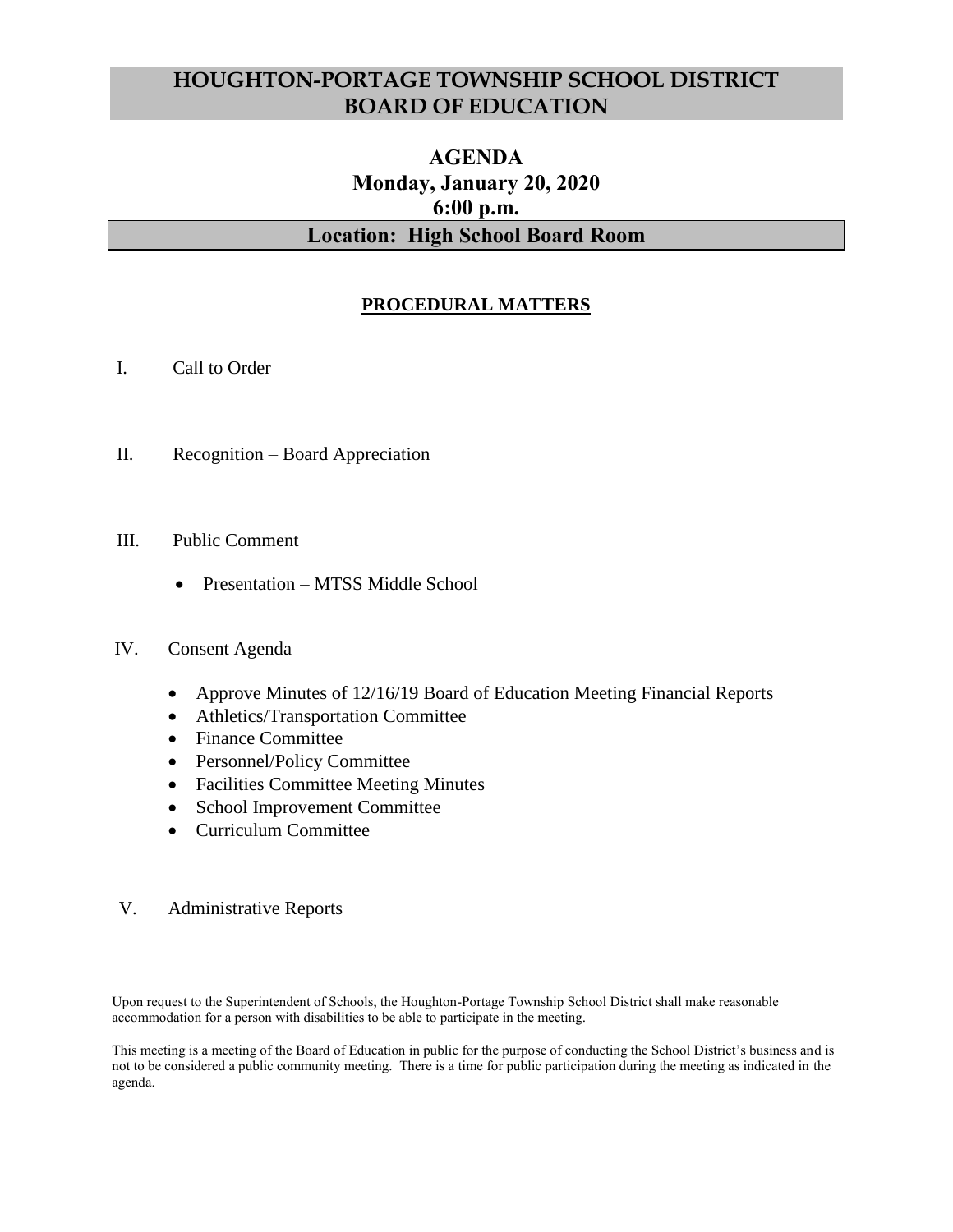### VI. MASB, MASA & CCASB Reports

#### VII. Discussion Items

1. Election of Officers & Committee Assignments

#### VIII. Action Items

- 1. Approval of By-Laws
- 2. Election of Officers
- 3. Resolution Fixing Time, Date & Place of Monthly Meetings
- 4. Bank Signature Authorization
- IX. Other Concerns or Public Comment
- X. Adjournment

Upon request to the Superintendent of Schools, the Houghton-Portage Township School District shall make reasonable accommodation for a person with disabilities to be able to participate in the meeting.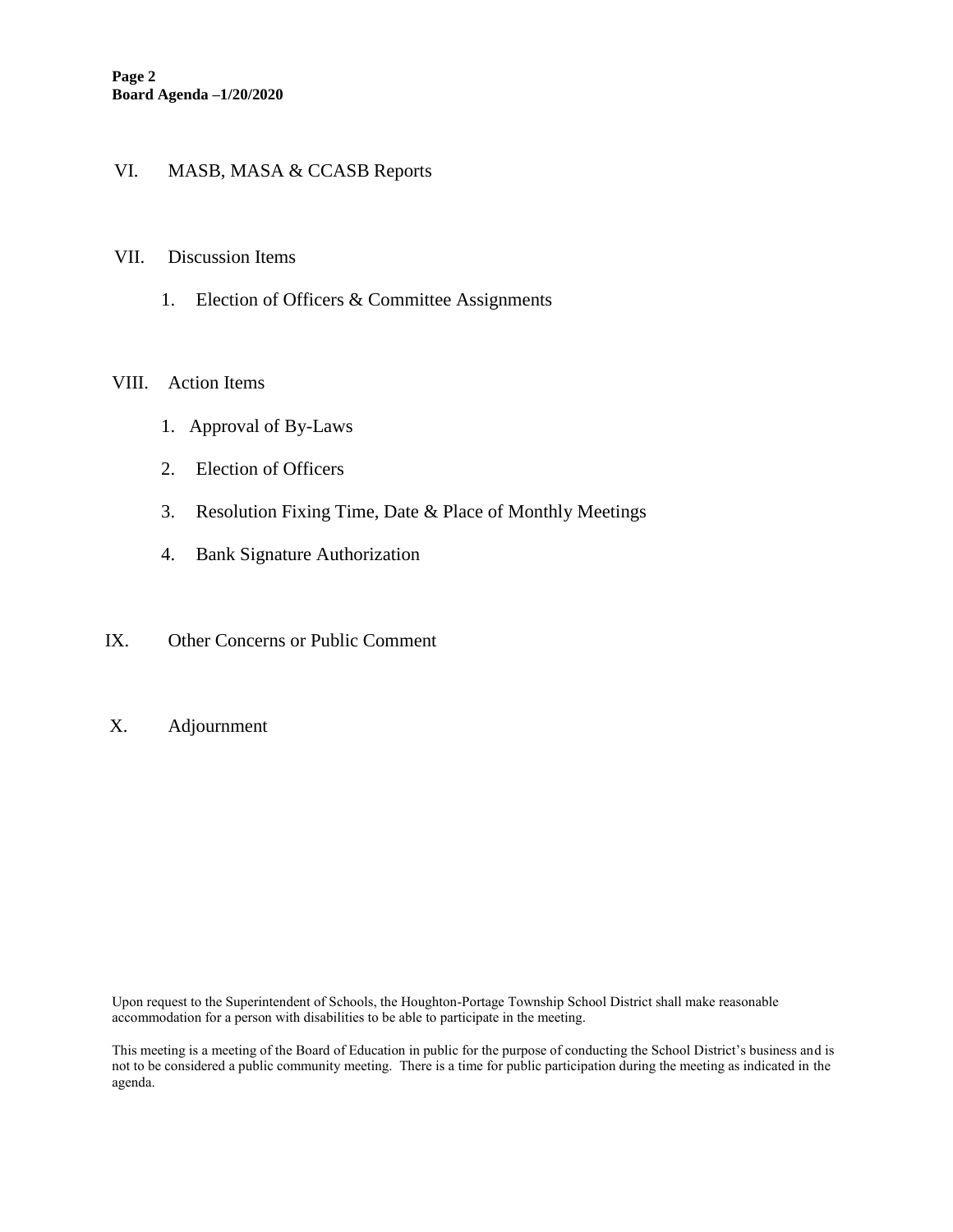### **DISCUSSION ITEMS**

#### **1. Election of Officers & Committee Assignments**

At the time of the Board meeting, Board members will typically engage in a discussion regarding election of officers and committee assignments. The president of the Board historically has made the decision with regard to these assignments.

## **ACTION ITEMS**

## **1. Approval of By-Laws**

A list of By-Laws from Section 0000 of the Policy Manual is available on Houghton-Portage Township Schools' website.

#### **2. Election of Officers**

At the time of the Board meeting, I will discuss the election of officers.

### **3. Resolution Fixing Time, Date & Place of Monthly Meetings**

At the time of the Board meeting, I will ask that the Board approve the following the time, date and place for monthly Board meetings. If we adhere to our past schedule, the meetings would be held on the third Monday of the month, at 6:00 p.m., in the high school board room. Listed below are the dates according to this schedule:

| February 17 | August 17    |
|-------------|--------------|
| March 16    | September 21 |
| April 20    | October 19   |
| May 18      | November 16  |
| June 8      | December 14  |
| July 20     | January 18   |

Upon request to the Superintendent of Schools, the Houghton-Portage Township School District shall make reasonable accommodation for a person with disabilities to be able to participate in the meeting.